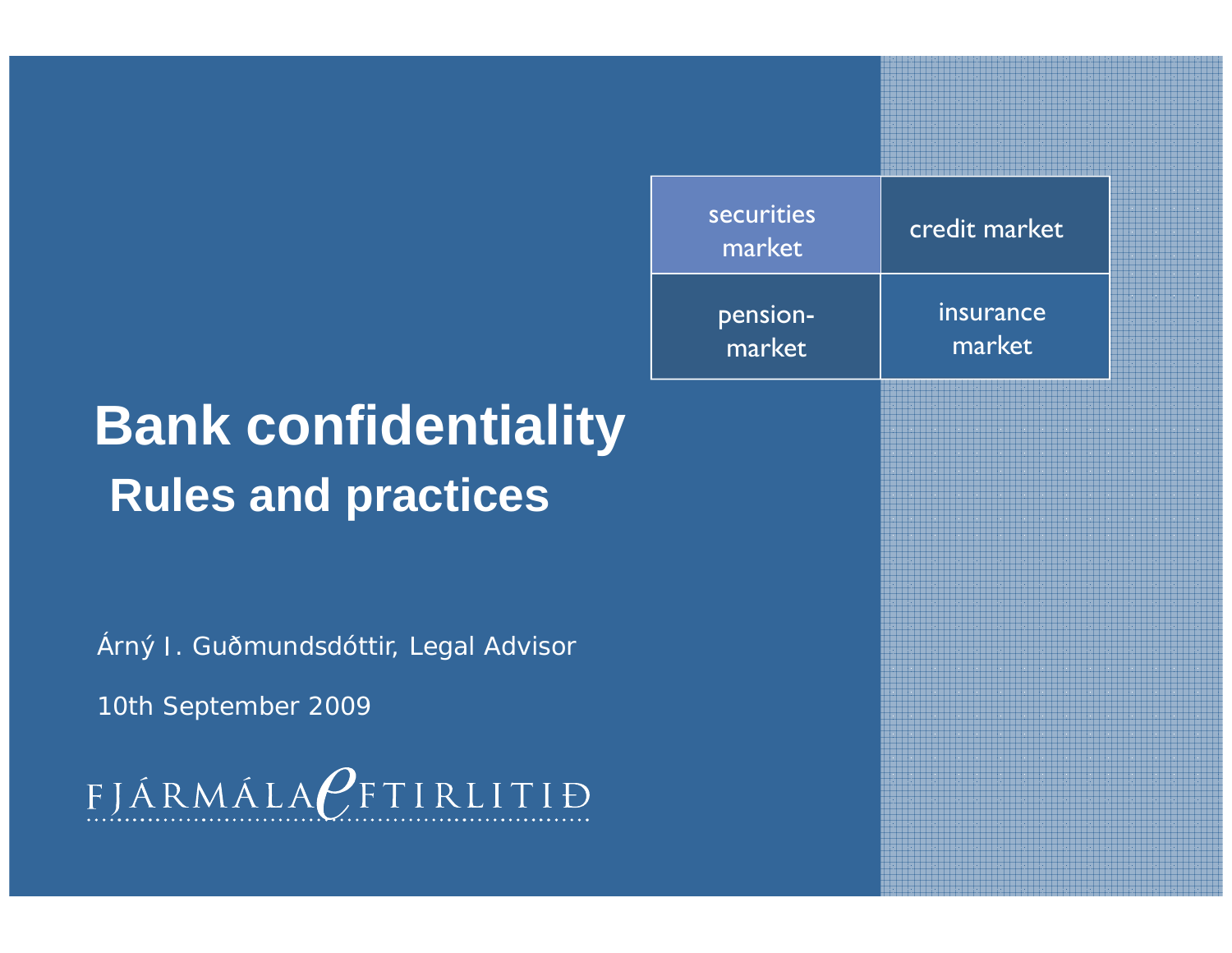### **Overview**



- $\overline{\phantom{a}}$ I. Legislation
- $\mathcal{L}_{\mathcal{A}}$ II. Purpose
- $\mathcal{L}_{\mathcal{A}}$ **III. Discussion**
- $\mathcal{L}_{\mathcal{A}}$ IV. For consideration

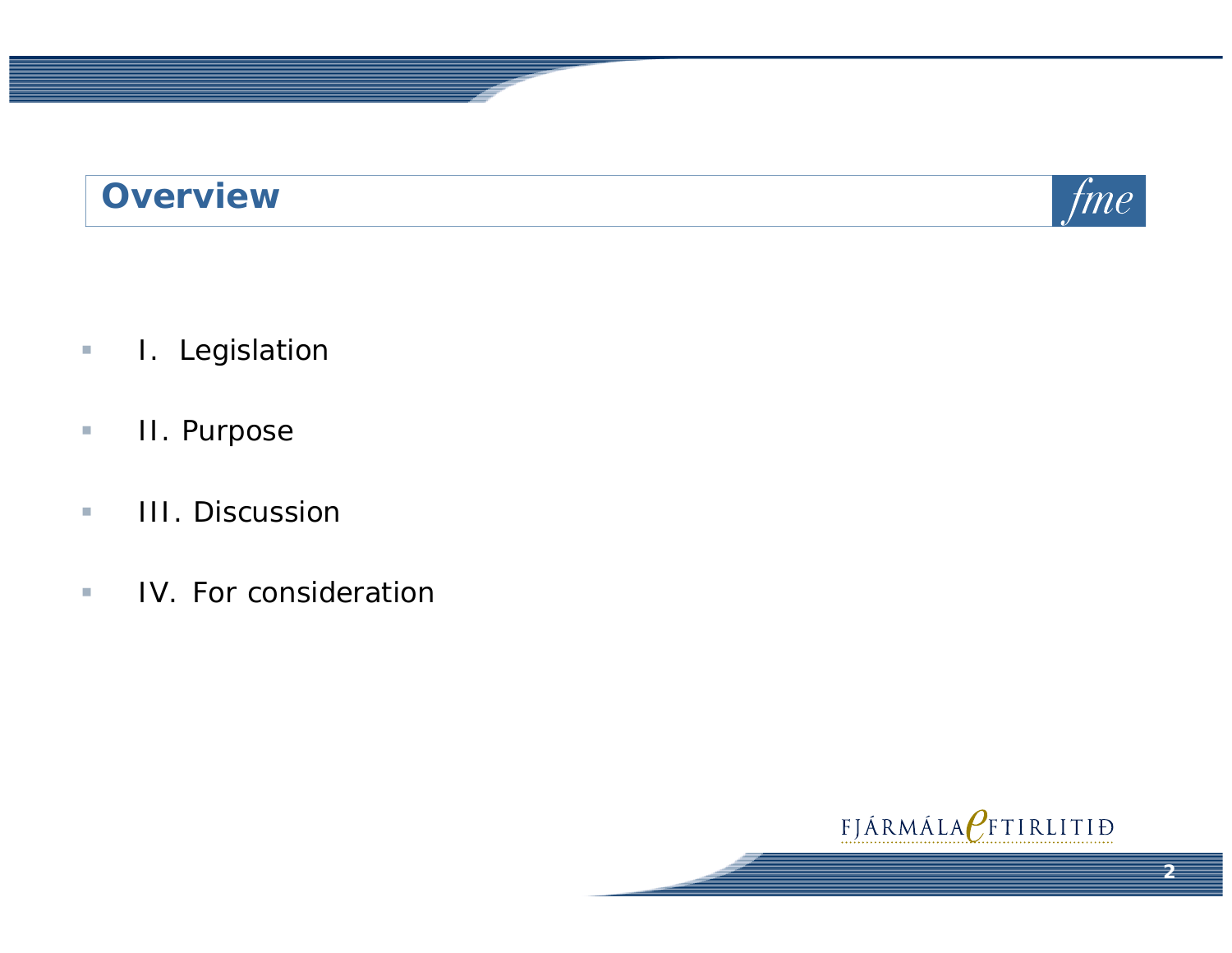## **I. Legislation**



#### $\mathcal{L}_{\mathcal{A}}$ **Act. no. 161/2002 on Financial Undertakings**

#### $\mathcal{C}^{\mathcal{A}}$ *Confidentiality -* Article 58

- The board of directors of a financial undertaking, managing directors, auditors, personnel and any persons undertaking tasks on behalf of the undertaking shall be bound by an obligation of confidentiality concerning any information of which they may become aware in the course of their duties concerning business dealings or private concerns of its customers, unless obliged by law to provide information. The obligation of confidentiality shall remain even after their employment ceases.
- $\mathcal{L}_{\mathcal{A}}$  Anyone receiving information of the sort referred to in the first paragraph shall be bound by an obligation of confidentiality in the same manner as described therein. The party providing information shall remind the recipient of the obligation of confidentiality.

#### $\mathcal{L}_{\mathcal{A}}$ *Exemptions – Article 58 59 and 60 58, 60*

- *Legal obligation*
- *Disclosure to a parent company do to risk management*
- m. *Customer approval*

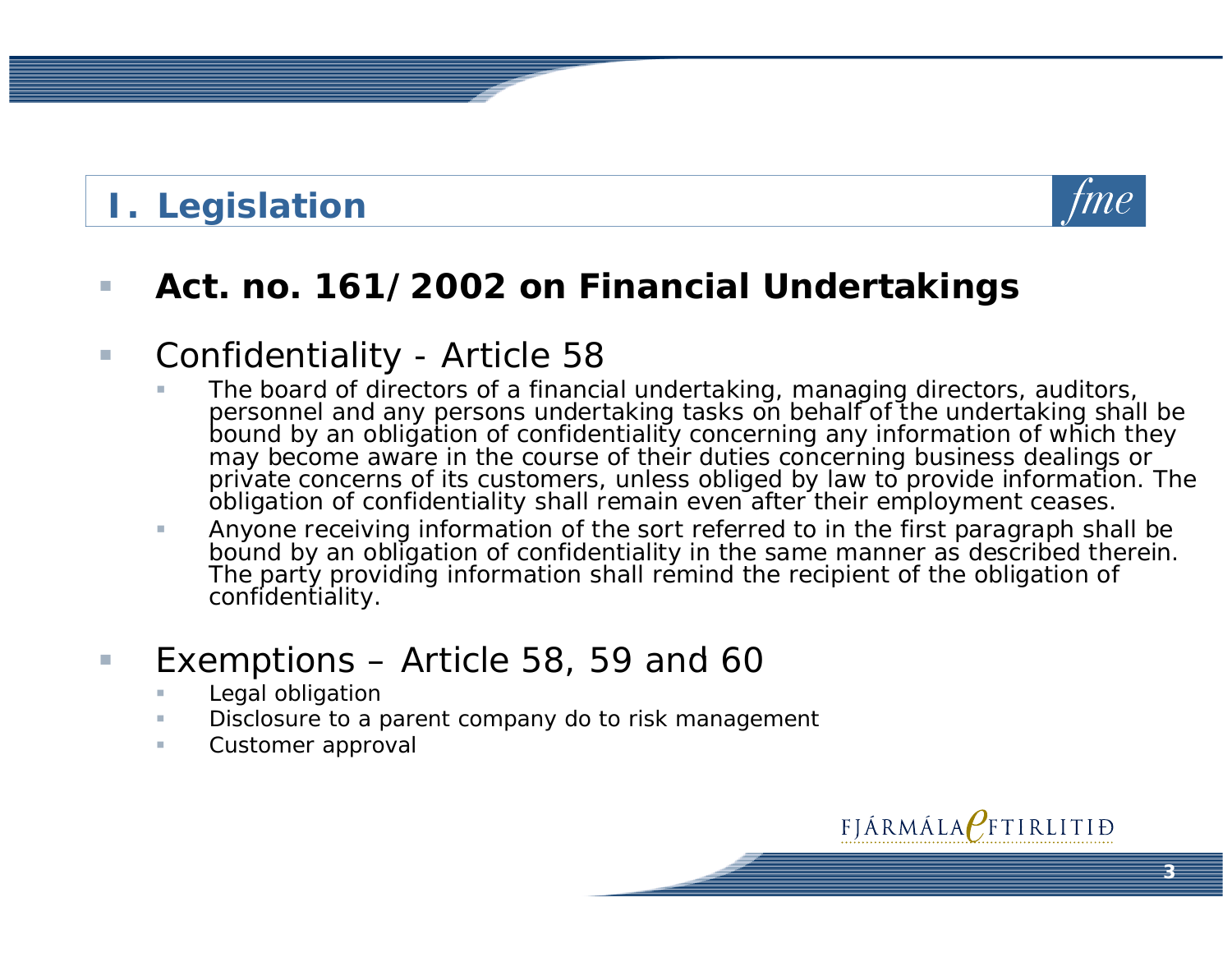### **II. Purpose**



- $\mathcal{L}_{\mathcal{A}}$  Private interest
	- $\mathcal{L}_{\mathcal{A}}$ Privacy of customers in general
- $\mathcal{L}_{\mathcal{A}}$ Public interest
	- $\mathcal{C}$  Preserve public trust in financial institutions and the financial system as a whole

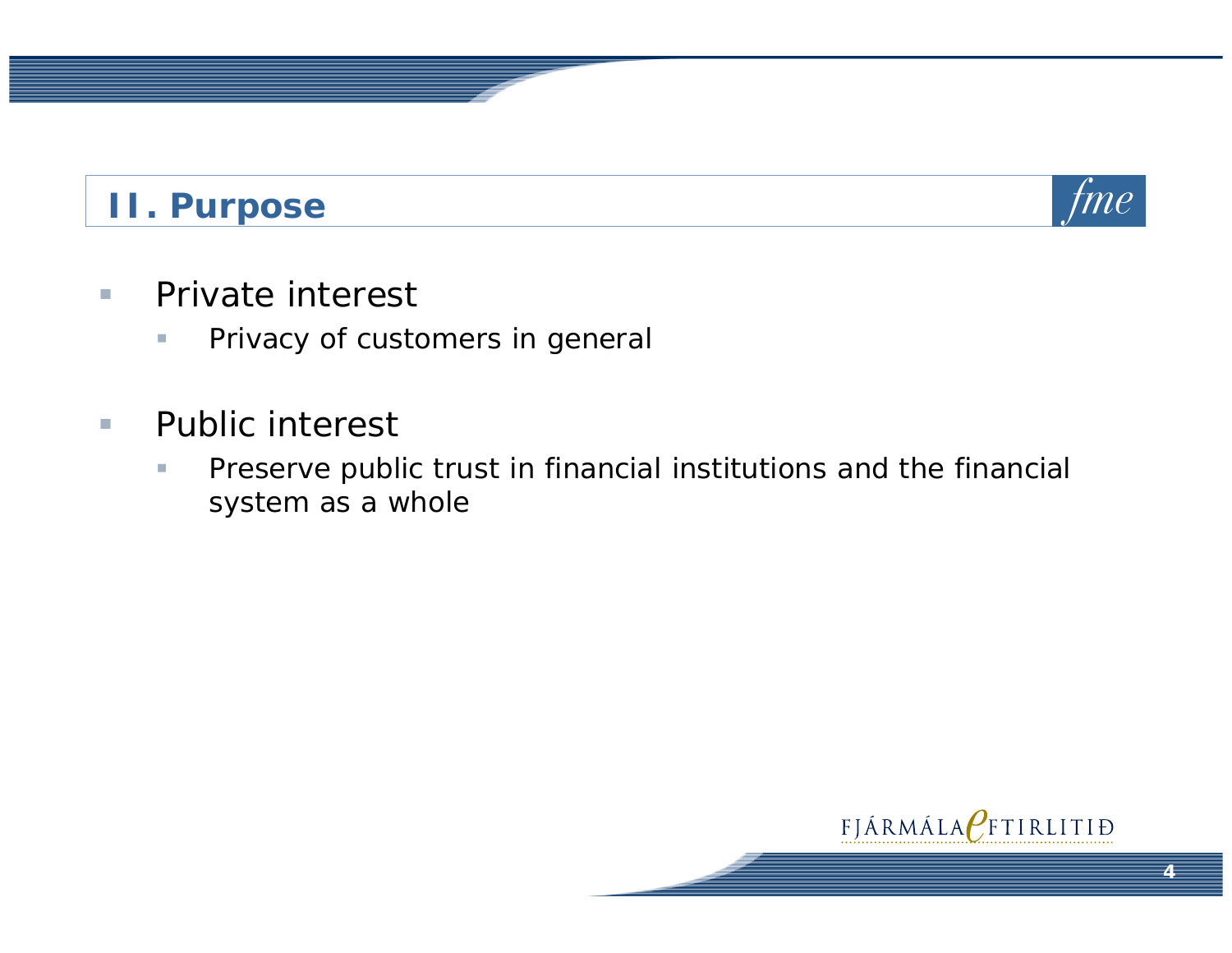### **III. Discussion**



- $\mathcal{L}_{\mathcal{A}}$  Persons bound by confidentiality
	- $\sim$ Any persons undertaking tasks on behalf of a financial undertaking
	- $\mathcal{L}_{\mathcal{A}}$  Confidentiality follows information?
		- г Does it make a difference how information is received?
	- m. Who should decide whether a certain incident justifies breach of confidentiality?
- $\mathcal{L}_{\mathcal{A}}$ Does not hinder supervision or criminal investigation
- $\mathcal{L}_{\mathcal{A}}$ Breach of banking confidentiality